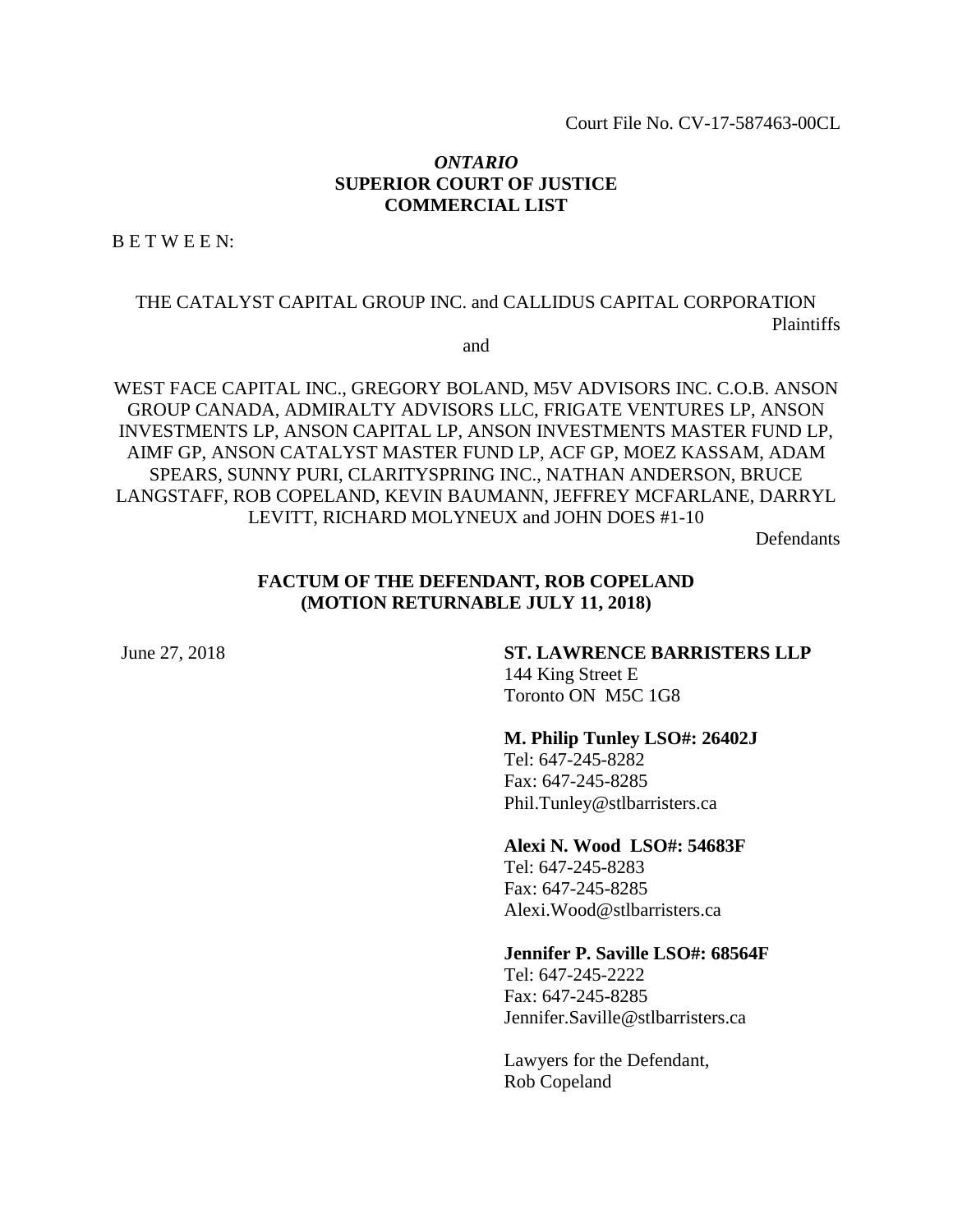#### **TO: Moore Barristers**

393 University Avenue Suite 1600 Toronto, ON M5G 1E6 Fax: 416.581.1279

David C. Moore (LSUC #: 16996) Tel: 416.581.1818, ext. 222

Kenneth Jones (LSUC #: 299181) Tel: 416.581.1818, ext. 224

Lawyers for the Plaintiffs and the Defendants by Counterclaim, The Catalyst Group Inc., Callidus Capital Corporation, Newton Glassman, Gabriel De Alba and James Riley

#### **AND TO: Davies Ward Phillips & Vineberg LLP**

Barristers and Solicitors 155 Wellington Street West 40th Floor Toronto, ON M5V 3J7 Fax: 416.863.0871

Kent E. Thomson (LSUC #: 24264J) Tel: 416.863.5566

Matthew Milne-Smith (LSUC #: 44266P) Tel: 416.863.5595

Andrew Carlson (LSUC #: 58850N) Tel: 416.367.7437

Lawyers for the Defendants/Plaintiffs by Counterclaim, West Face Capital Inc. and Gregory Boland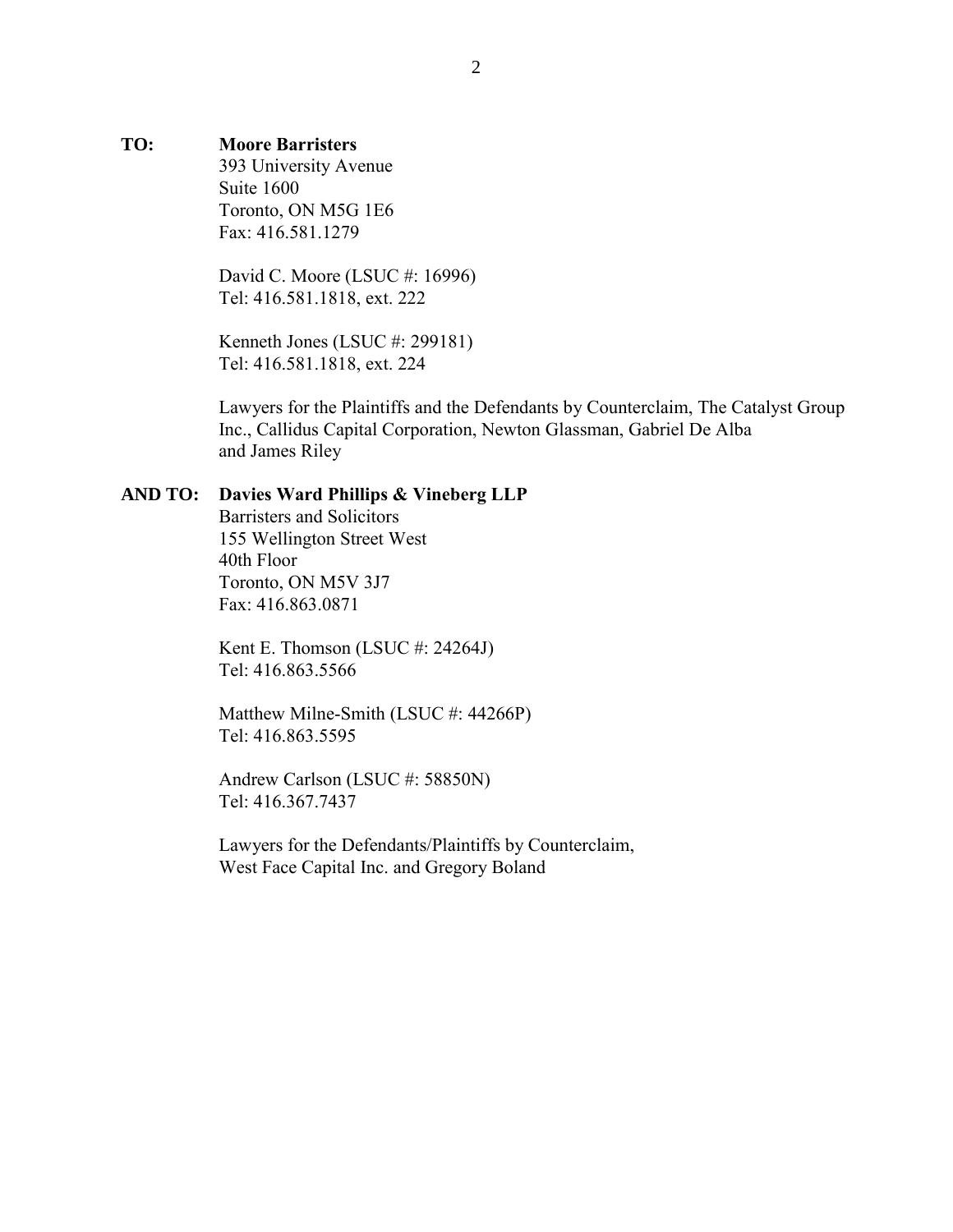#### **AND TO: Torys LLP**

79 Wellington St. W., 30th Floor Box 270, TD South Tower Toronto, ON M5K 1N2 Fax: 416.865.7380

Linda Plumpton (LSUC #: 38400A) Tel: 416.865.8193

Andrew Bernstein (LSUC #: 42191F) Tel: 416.865.7678

Leora Jackson (LSUC #: 68448L) Tel: 416.865.7547

Lawyers for the Defendants, M5V Advisors Inc. C.O.B. ANSON GROUP CANADA, ADMIRALTY ADVISORS LLC., Frigate Ventures LP, Anson Investments LP, Anson Capital LP, Anson Investments Master Fund LP, AIMF GP, Anson Catalyst Mast Fund LP, ACF GP, Moez Kassam, Adam Spears and Sunny Puri

#### **AND TO: Milburn & Associates**

Barristers & Solicitors 20 Toronto Street Suite 860 Toronto, ON MSC 2B8 Fax: 647.689.2983

A. Jane Milburn (LSUC #: 39199U) Tel: 647.728.8081

Devin M. Jarcaig (LSUC #: 62223U) Tel: 647.728.8083

Lawyers for the Defendant, Bruce Langstaff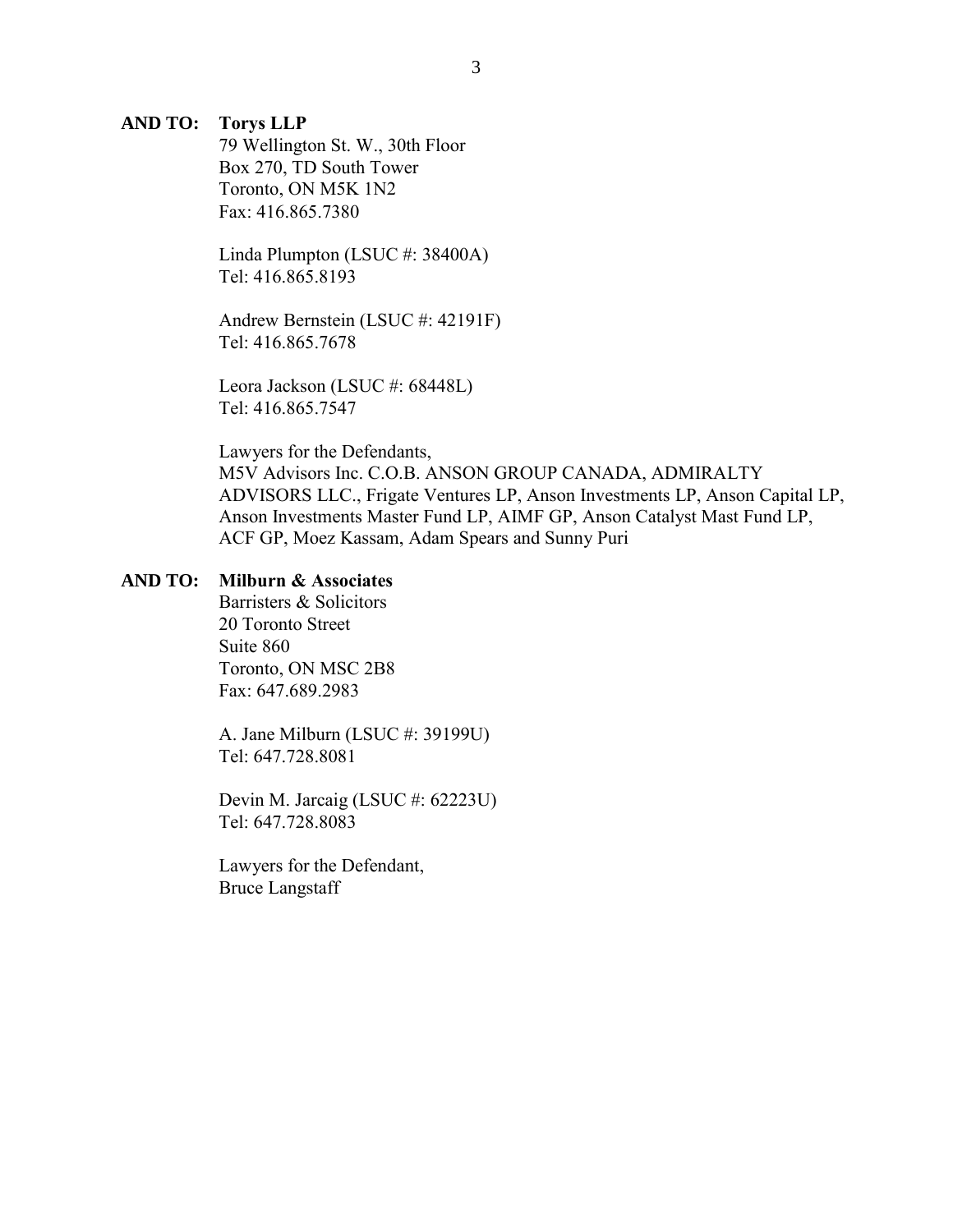### **AND TO: Hunt Partners LLP**

21 Balmuto St., Suite 1404 Toronto, ON M4Y 1W4 Fax: 416.943.1484

Andrew Bums (LSUC #: 345912W) Tel: 416.350.2934

Lawyers for the Defendant, Kevin Baumann

#### **AND TO: Scott Venturo Rudakoff LLP**

Lawyers 1500, 222 3rd Avenue SW Calgary, AB T2P OB4 Fax: 403.265.4632

Andrew Bums (LSUC #: 345912W) Tel: 403.261.9043

Co-Counsel with Hunt Partners LLP, Lawyers for the Defendant Kevin Baumann

### **AND TO: Jeffrey McFarlane**

Defendant

#### **AND TO: Danson & Zucker**

375 University Avenue Suite 701 Toronto, ON M5G 2J5 Fax: 855.696.5441

Symon Zucker Tel: 416.863.9955

Lawyers for the Defendant, Darryl Levitt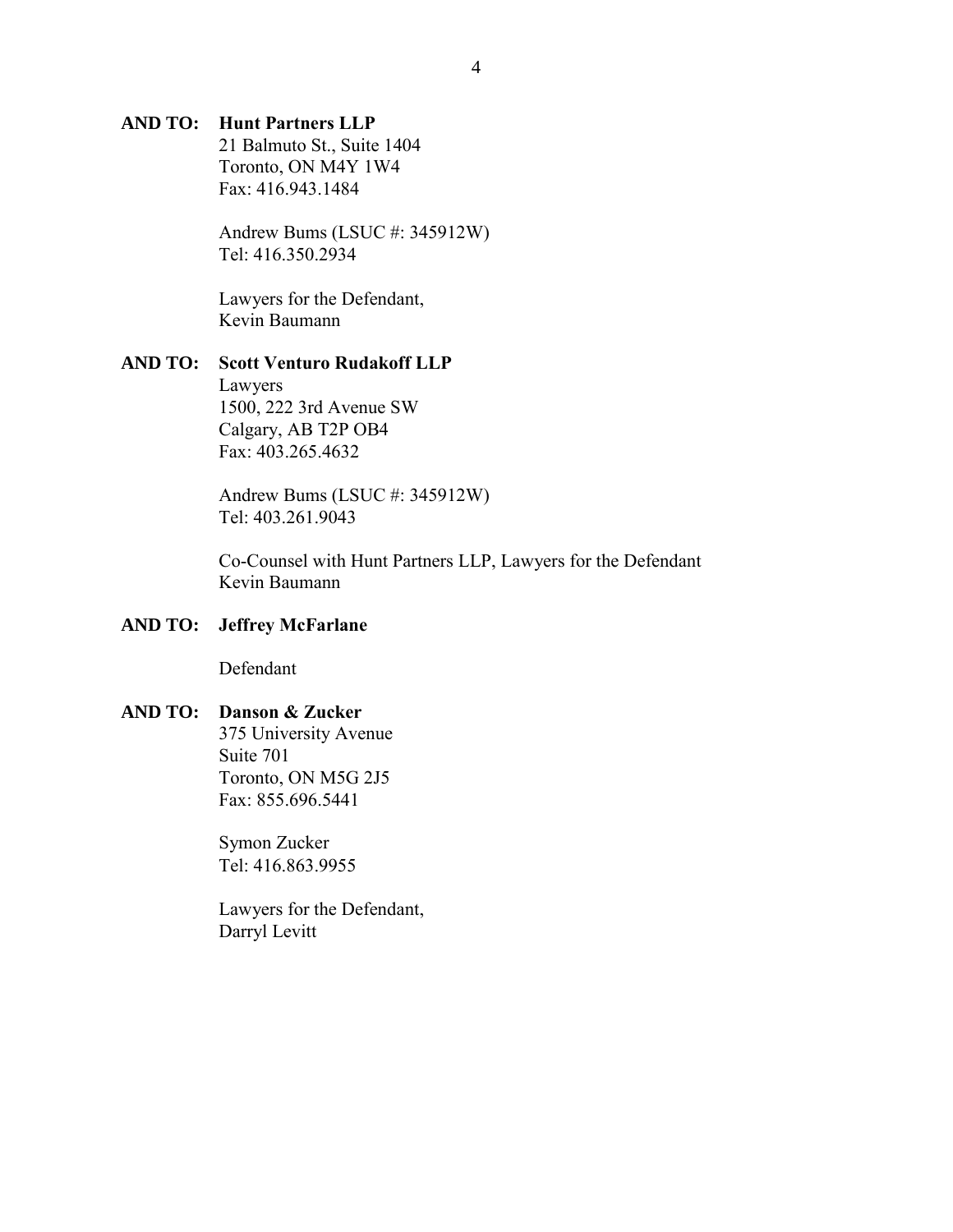## **AND TO: Solmon, Rothbart, Goodman LLP**

Barristers and Solicitors 375 University Avenue Suite 701 Toronto, ON MSG 2J5 Fax: 416.947.0079

Melvyn L. Solmon Tel: 416.947.1093

Lawyers for the Defendant, Richard Molyneux

#### **AND TO: John Does #1-10**

Defendant

## **AND TO: Lerners LLP**

130 Adelaide Street West Suite 2400 Toronto, ON M5H 3P5 Fax: 416.867.9192

Brian N. Radnoff (LSUC #: 43739G) Tel: 416.601.2387

Lucas E. Lung (LSUC #: 52595C) Tel: 416.601.2673

Lawyers for the Defendants, ClaritySpring Inc. and Nathan Anderson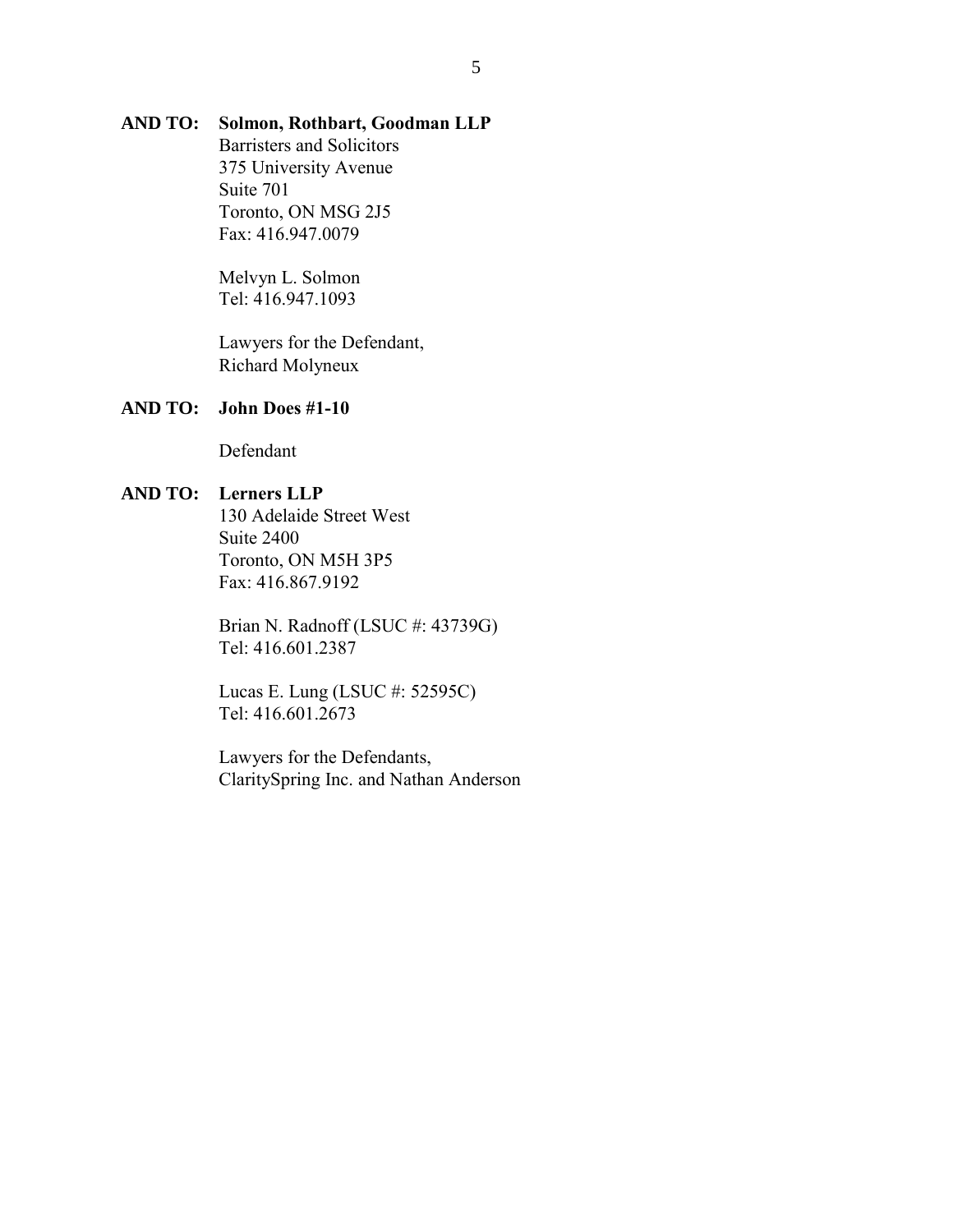## **TABLE OF CONTENTS**

| $\mathbf{A}$ . |             |                                                                                                                                                                               |  |
|----------------|-------------|-------------------------------------------------------------------------------------------------------------------------------------------------------------------------------|--|
| $\mathbf{B}$ . |             | THE CLAIM FAILS TO COMPLY WITH THE BASIC RULES OF PLEADINGS  3                                                                                                                |  |
|                | (i)<br>(ii) | The Claim indiscriminately lumps together Copeland and the other Defendants5<br>The Plaintiffs have failed to plead the necessary elements of each cause of action pleaded in |  |
|                |             |                                                                                                                                                                               |  |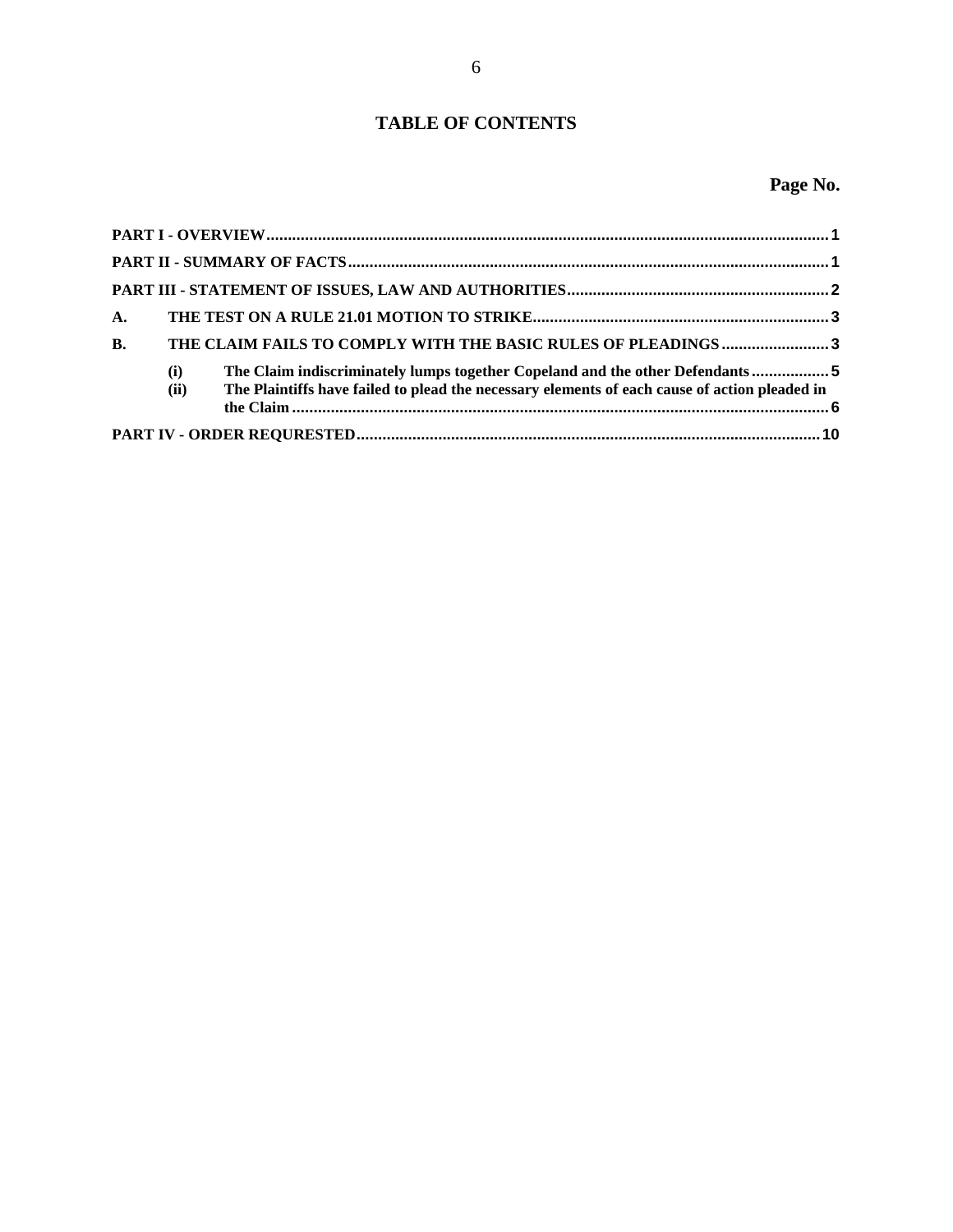#### <span id="page-6-0"></span>**PART I - OVERVIEW**

1. On November 7, 2017, the Plaintiffs commenced a claim against Rob Copeland ("Copeland") and 21 other Defendants (the "Claim"). The Claim suffers from several fatal flaws and must be struck in its entirety.

2. The Claim fails to comply with the basic form of pleadings required in the *Rules of Civil Procedure.* It fails to comply with the rules of pleading under Rule 25.06, fails to plead the material facts necessary for establishing the causes of action pleaded, and does not contain the basic facts necessary for Copeland to understand the claim against him. Rather, the Claim contains bald allegations of defamation, fraud, misrepresentation, malice and intent, which are unsupported by full particulars.

3. Copeland served a Demand for Particulars. Despite a court order, the Plaintiffs have failed to answer it.

4. The failings in drafting permeate the entire Claim and cannot be excised. As such, the entire Claim must be struck.

### <span id="page-6-1"></span>**PART II - SUMMARY OF FACTS**

l

5. The Plaintiff, The Catalyst Capital Group Inc. ("Catalyst") is a corporation with its head office located in Toronto, Ontario. Catalyst is the leading firm in the field of investments in distressed and undervalued Canadian situations for control or influence, known as "special situations investments for control".<sup>1</sup>

<sup>&</sup>lt;sup>1</sup> Statement of Claim issued November 7, 2017 (the "Claim") at para 2, Motion Record of Rob Copeland dated June 29, 2018 ("Copeland Motion Record"), Tab 2 p 13.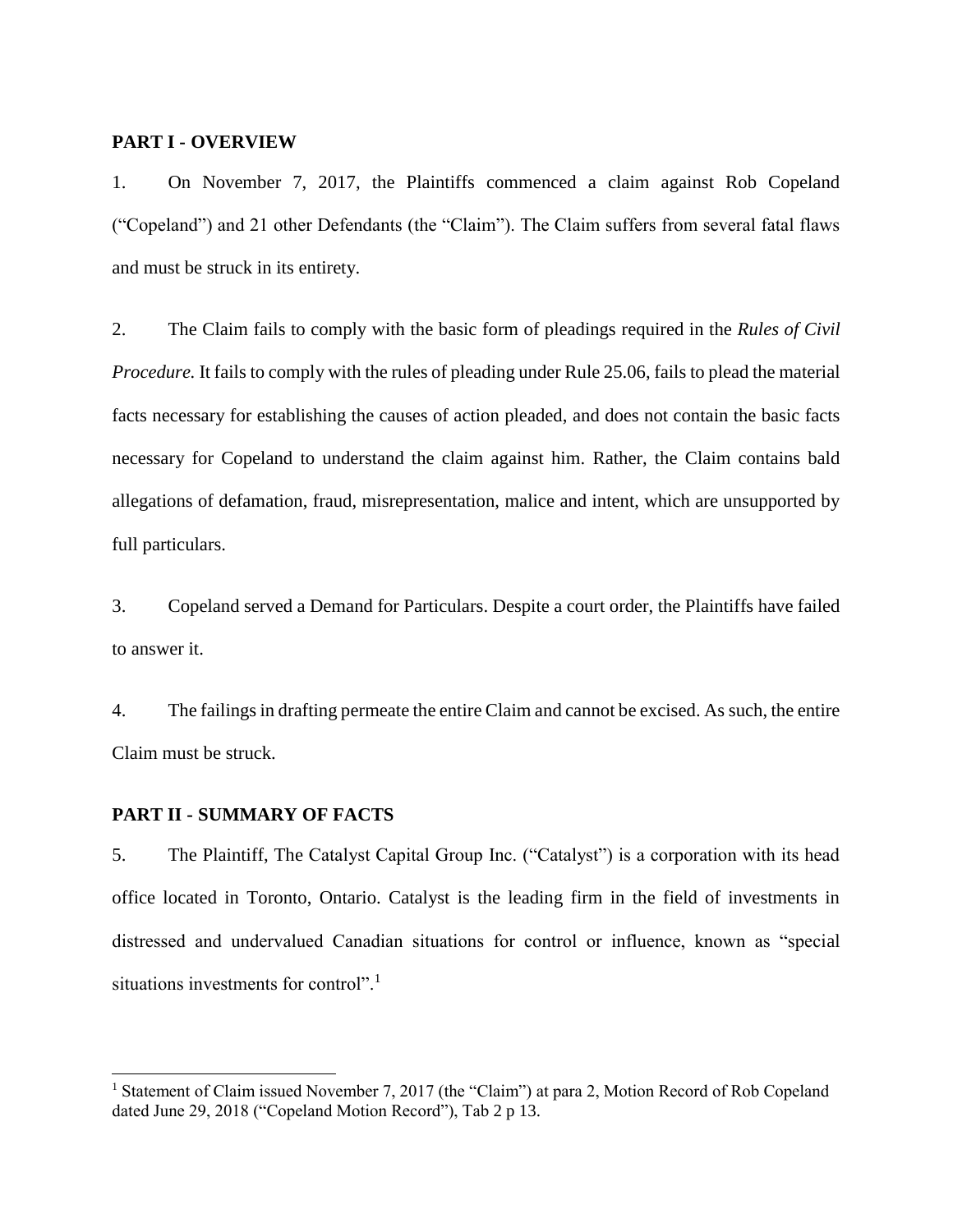6. The Plaintiff, Callidus Capital Corporation ("Callidus") is a corporation with its head office located in Toronto, Ontario. Callidus is a publicly traded asset-based lender that provides capital on a bridge basis to meet the financing requirement of companies that cannot access traditional lending sources.<sup>2</sup>

7. The Defendant, Rob Copeland, is a reporter with the Wall Street Journal and resides in New York, New York.<sup>3</sup>

8. On November 7, 2017, the Plaintiffs commenced the Claim against Copeland and 21 other Defendants, in addition to John Does 1-10, seeking damages of \$450 million for defamation, injurious falsehood, causing loss by unlawful means, civil conspiracy and unjust enrichment, and seeking special damages and punitive and/or aggravated damages of \$5 million.

9. According to the Claim, Copeland worked with the other Defendants to defame, cause loss by unlawful means, and conspire against the Plaintiffs.

10. On January 15, 2018, Copeland Served a Demand for Particulars and Request to Inspect Documents.<sup>4</sup> On May 23, 2018, this Court ordered the Plaintiffs to respond to the Demand for Particulars by June 15, 2018.<sup>5</sup> The Plaintiffs never responded.

#### <span id="page-7-0"></span>**PART III - STATEMENT OF ISSUES, LAW AND AUTHORITIES**

11. The only issue that must be determined by this Court is whether the Claim ought to be struck in its entirety against Copeland because it fails to conform to the basic form of pleadings in

<sup>2</sup> Claim at para 3, Copeland Motion Record, Tab 2 p 19.

<sup>3</sup> Claim at para 25, Copeland Motion Record, Tab 2 p 22.

<sup>4</sup> Demand for Particulars and Request to Inspect Documents of Rob Copeland dated January 12, 2018, Copeland Motion Record, Tab 3 p 47.

<sup>5</sup> Endorsement of Mr. Justice Hainey dated May 23, 2017, Copeland Motion Record Tab 4 59.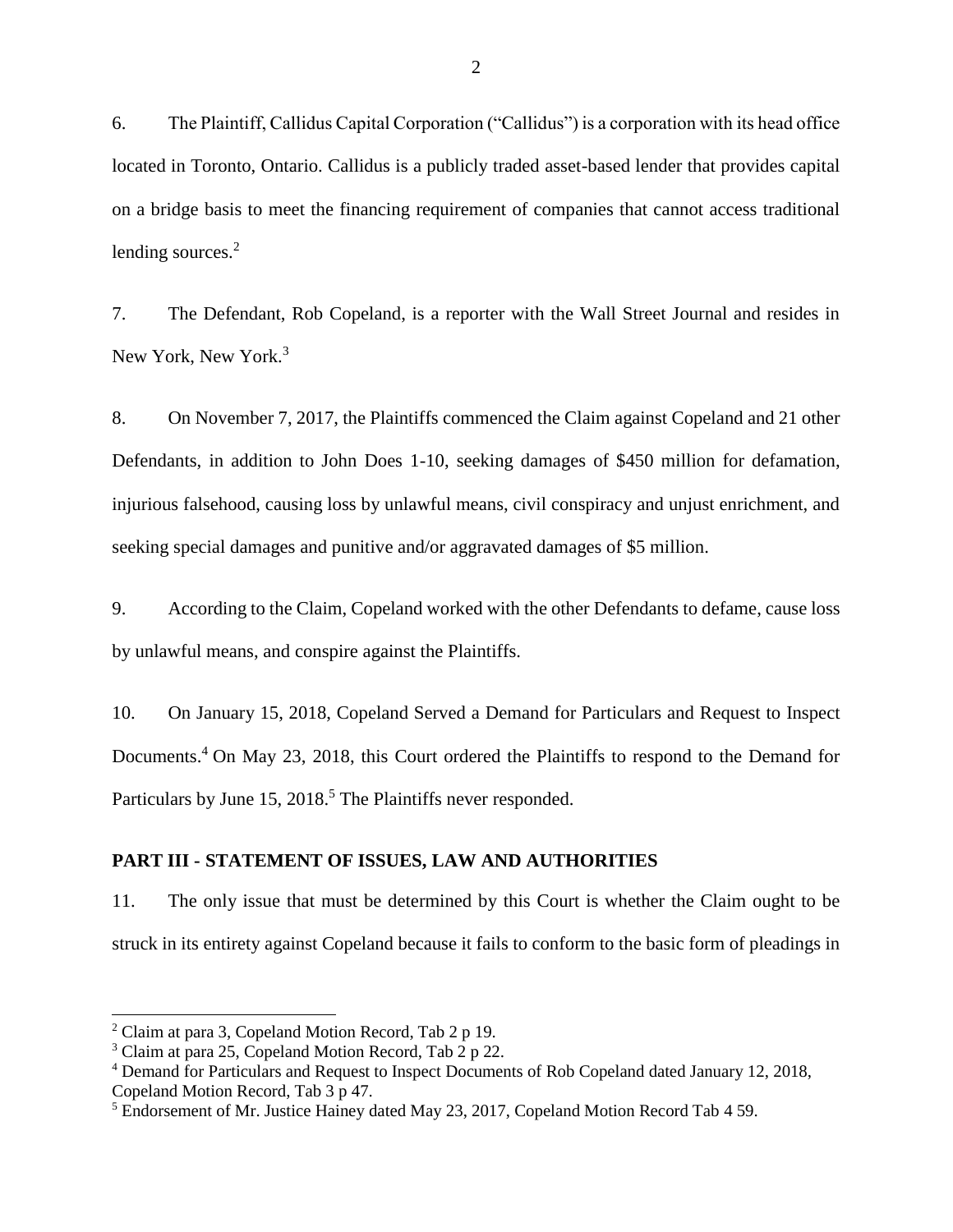that it does not provide a concise statement of material facts, it draws conclusions of law without providing the material facts to support these conclusions, and is frivolous, vexatious, and an abuse of process.

#### <span id="page-8-0"></span>**A. THE TEST ON A RULE 21.01 MOTION TO STRIKE**

12. Rule 21.01(1)(b) permits a party to move before a Judge "to strike out a pleading on the ground that it discloses no reasonable cause of action or defence".<sup>6</sup> Case law has established that in a motion brought under Rule 21.01(1)(b) "the court must be satisfied that it is plain and obvious that the allegations pleaded are incapable of supporting a cause of action and that the claim cannot succeed".<sup>7</sup>

### <span id="page-8-1"></span>**B. THE CLAIM FAILS TO COMPLY WITH THE BASIC RULES OF PLEADINGS**

13. Rule 25.06 provides that "every pleading shall contain a concise statement of the material facts on which the party relies for the claim or defence, but not the evidence by which those facts are to be proved".<sup>8</sup> A material fact is one that is necessary to establish the elements in a cause of action.<sup>9</sup> If a minimal level of material fact disclosure is not provided, the remedy is to strike out the pleading, as opposed to order particulars.<sup>10</sup>

<sup>6</sup> *Rules of Civil Procedure*, RRO Reg 194, r 21.01(1)(b).

<sup>7</sup> *Harris v GlaxoSmithKline Inc*, 2010 ONSC 2326 at para 36, aff'd 2010 ONCA 872, Book of Authorities of Rob Copeland ("Copeland BOA") Tab 4.

<sup>8</sup> *Rules of Civil Procedure*, RRO Reg 194, r 25.06.

<sup>9</sup> *Parker v Pfizer Canada Inc*, 2011 ONSC 5169 at para 27, Copeland BOA Tab 8.

<sup>10</sup> *Morris v Makos*, [2006] OJ No 2919 (Ont SCJ) at para 5, citing *Copland v Commodore Business Machines Ltd* (1985), 52 OR (2d) 586, Copeland BOA Tab 6; see also *Grant v Canada (Attorney General)*, [2005] OJ No 3796 (Ont SCJ) at para 69, Copeland BOA Tab 3.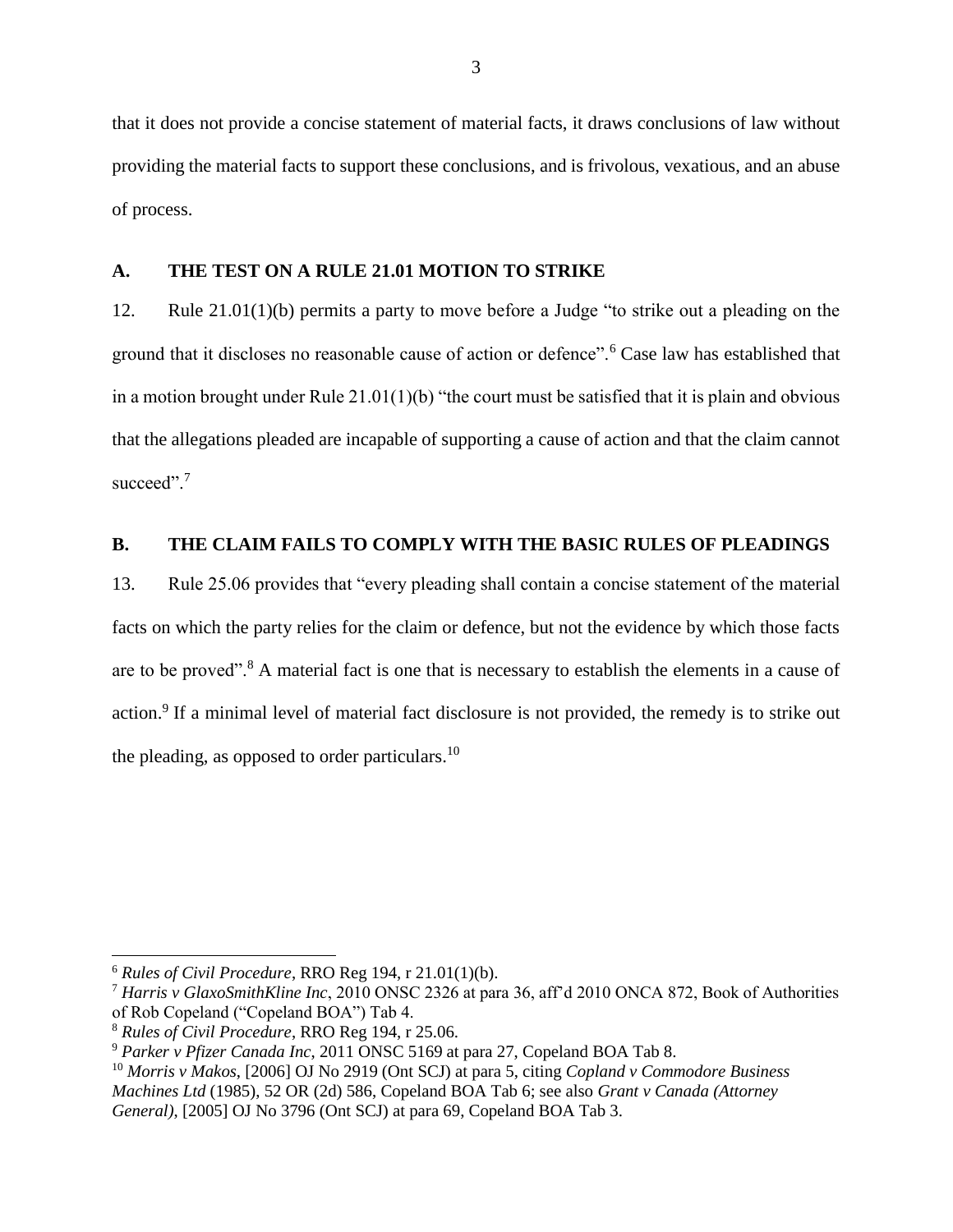14. In *Ontario v Satschko*, this Court found that the plaintiff breached Rule 25.06(1) by intermixing evidence with factual assertions and that many of the plaintiff's claims were not clearly asserted. In reaching its conclusion, the Court quoted:

However, the Plaintiffs have failed to organize the facts that have been pleaded so that the causes of action are clearly identifiable and are supported by facts material to the establishment of those causes of action. Moreover, the pleadings do not adequately connect the Plaintiffs to many of the events pleaded nor do they adequately identify the roles allegedly played by individual Defendants. Finally, the claims do not properly set out how the individual Defendants are alleged to have caused harm to the Plaintiffs and the specific nature of the harm. [*Aristocrat Restaurants Ltd. (c.o.b. Tony's East) v. Ontario*, [2003] O.J. No. 5331 (S.C.J.), at paras. 76-77].<sup>11</sup>

15. The same is true in this case, as set out in detail below.

16. Moreover, Rule 25.06(8) states that full particulars are required when "fraud, misrepresentation, breach of trust, malice or intent is alleged". Its purpose is to ensure that bald allegations of this nature, totally devoid of any detail, should not be permitted even at this early stage of the action; "full" means sufficient material facts to permit a defendant to respond in a meaningful way at the pleading stage.<sup>12</sup>

17. In this matter, the Claim alleges defamation, injurious falsehood, causing loss by unlawful means, civil conspiracy and unjust enrichment. As such, the Claim must contain all the material facts the Plaintiffs require to prove these claims. It does not, and therefore must be struck.

<sup>11</sup> [2007] OJ No 4908 (Ont SCJ) at para 68, aff'd 2009 ONCA 64, Copeland BOA Tab 7.

<sup>&</sup>lt;sup>12</sup> *Resolute Forest Products Inc et al v 2471256 Canada Inc*, 2014 ONSC 3996 at para 14, Copeland BOA Tab 9.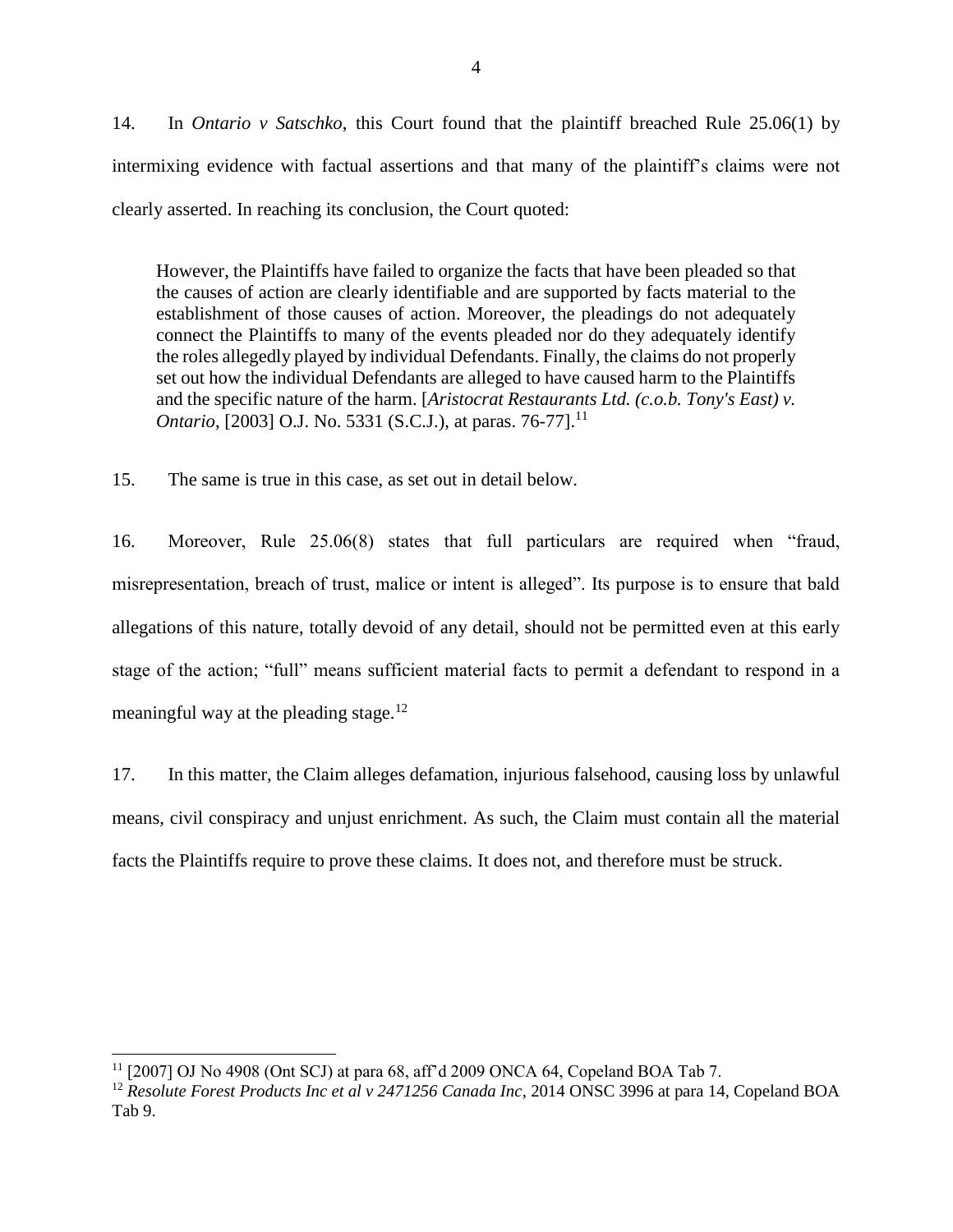<span id="page-10-0"></span>*(i) The Claim indiscriminately lumps together Copeland and the other Defendants* 18. The Claim indiscriminately lumps together Copeland and the other Defendants as coconspirators equally and jointly liable for every claim. For example:

- (a) Copeland is lumped in with Defendants Boland, Kassam, Spears, Puri, Anderson and Langstaff as the "Individual Defendants", defined in paragraph 26 of the Statement of Claim;
- (b) Copeland is lumped in with Defendants Wolfpack Conspirators, the Guarantor Conspirators and Langstaff as the "Conspirators", defined in paragraph 32 of the Statement of Claim;
- (c) There is no basis pleaded for holding Copeland liable for the torts allegedly committed by the other Defendants;
- (d) There is no basis pleaded for holding Copeland liable for breaches of subsections 126.1 and 126.2 of the *Securities Act* and related regulations allegedly committed by the other Defendants. In any event, neither sections 126.1 nor 126.2 of the *Securities Act* create civil liability; and
- (e) The allegation of a conspiracy among all of the "Conspirators" is incapable of proof, as the Statement of Claim does not allege facts, circumstances or particulars from which a trier of fact would be able to infer that all of the "Conspirators" intended or desired to inflict injury upon the Plaintiffs. The alleged motives for the conspiracy, even if assumed to be true, do not apply to Copeland. It is patently ridiculous that Copeland would have been motivated to conspire with the other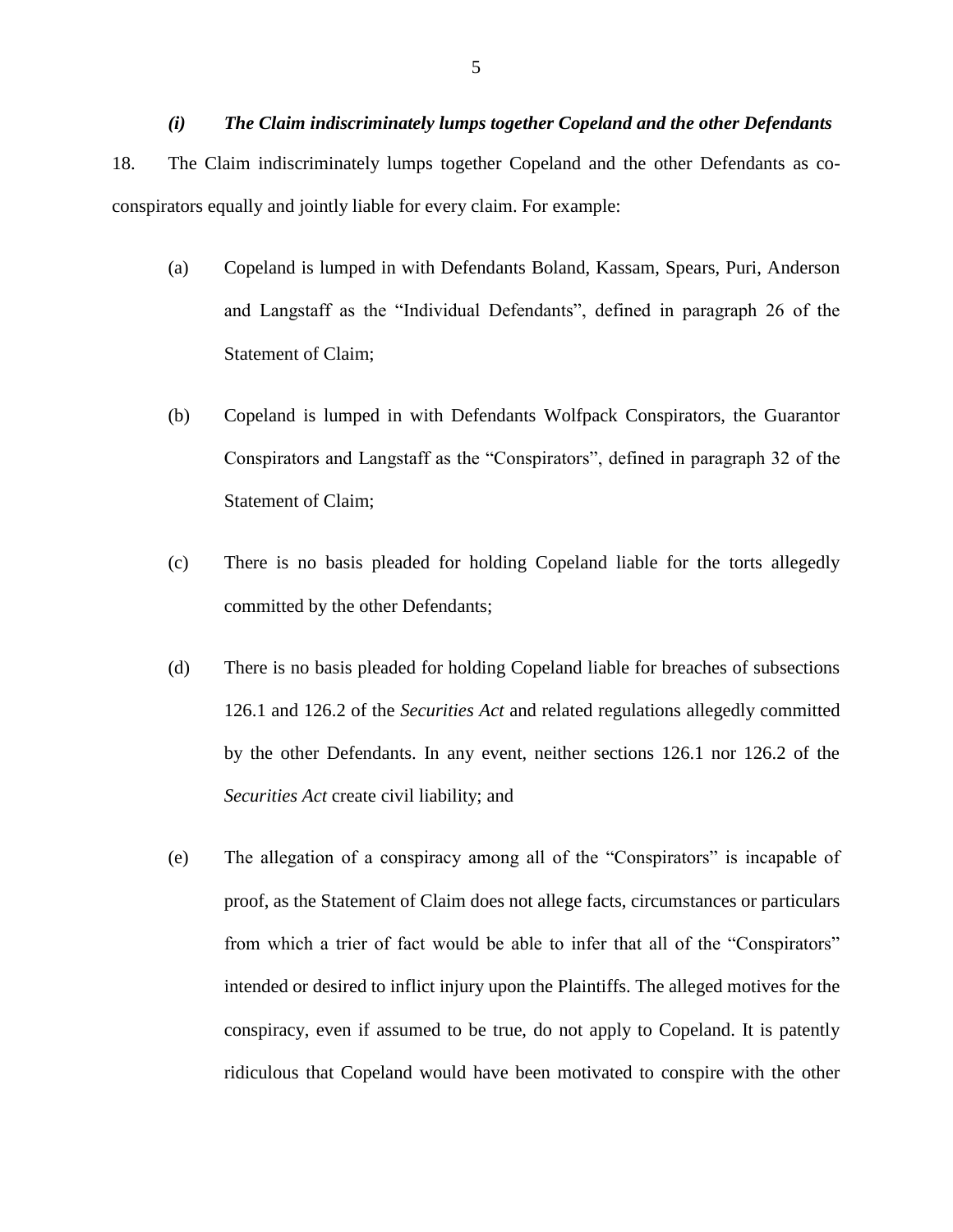Defendants in order to "drive down the price of Callidus Shares to artificially low levels" so that he would, in turn, profit personally from this action.

19. The Plaintiffs are simply guessing at the involvement of Copeland; this does not meet the requirement of pleading a concise statement of material facts.

## <span id="page-11-0"></span>*(ii) The Plaintiffs have failed to plead the necessary elements of each cause of action pleaded in the Claim*

### *Defamation*

l

20. As stated by the Ontario Court of Appeal, defamation occupies a somewhat unique position in the context of pleadings: "pleadings in defamation cases are more important than in any other class of actions. The statement of claim must contain a concise statement of the material facts."<sup>13</sup> The most obvious concern in vague pleadings regarding defamation is the inability of a defendant to properly respond to the allegation. The Plaintiffs must, at a minimum, describe with reasonable certainty, clarity, particularity and precision:

- (a) The allegedly defamatory words;
- (b) Who, between the multiple defendants, the Plaintiffs allege uttered the allegedly defamatory words;
- (c) To whom the allegedly defamatory words were spoke; and
- (d) When the allegedly defamatory words were spoken.

<sup>13</sup> *Lysko v Braley* , [2006] OJ No 1137 (ON CA) at para 91, Copeland BOA Tab 5.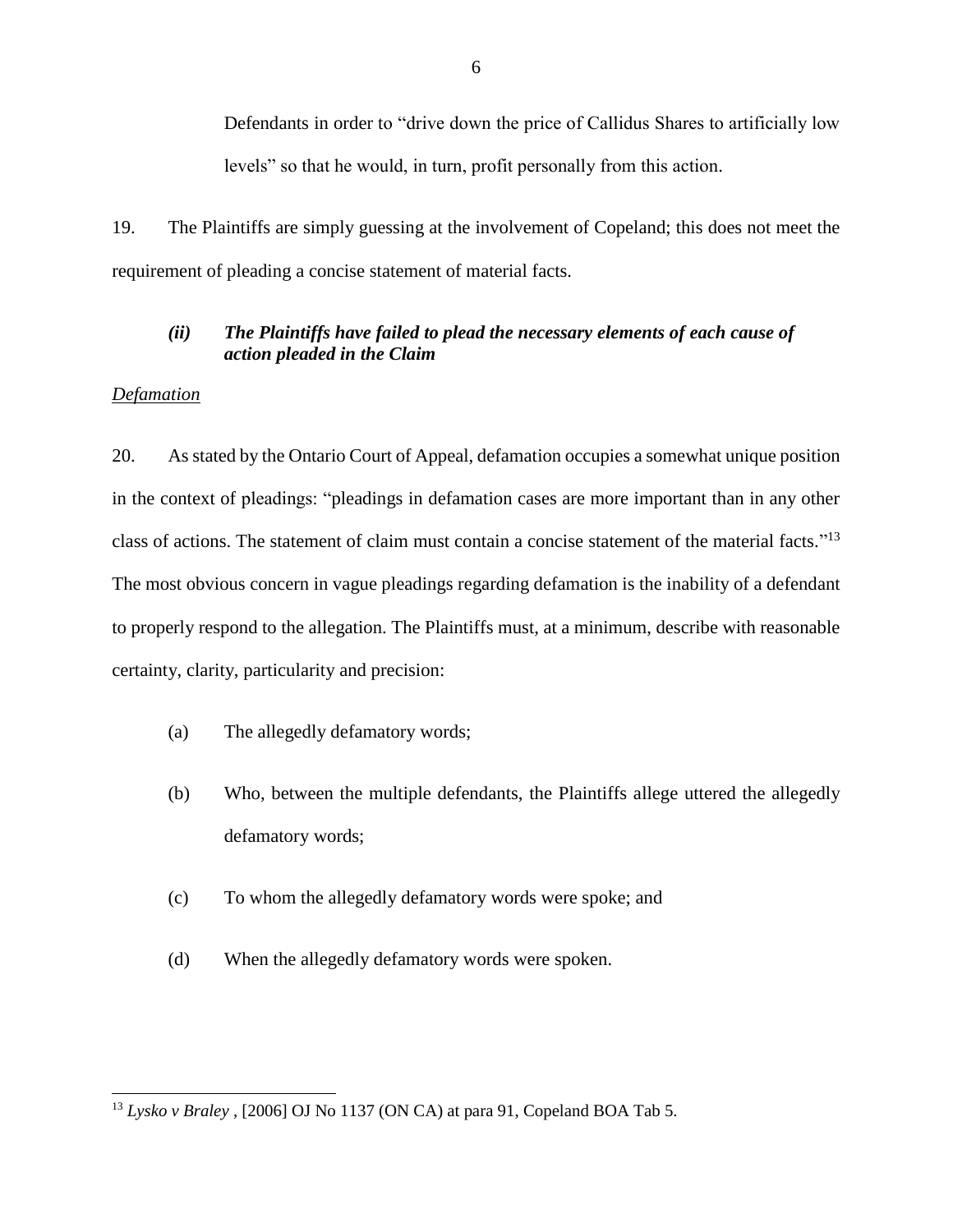21. The Plaintiffs have failed to plead instances of defamation with the particularity required by law. For example:

- (a) No particulars are provided as to which of the words complained of in paragraph 71 of the Statement of Claim are said to give rise to each of the alleged defamatory meanings; and
- (b) No particulars are provided as to which of the words in the Article are said to give rise to each of such alleged defamatory meanings set out in Subparagraphs 112 i. to xiii. of the Claim.

## *Injurious falsehood*

l

- 22. The elements of a claim of injurious falsehood are:
	- (a) The publication of false statements reflecting adversely on the plaintiff's business, property, or title to property;
	- (b) The statements are made maliciously without just cause or excuse;
	- (c) The statements are calculated to induce persons not to deal with the plaintiff; and
	- (d) The plaintiff suffered damages.<sup>14</sup>

23. The Plaintiffs have not pleaded the necessary elements of the tort of injurious falsehood and have provided bald allegations only.

<sup>14</sup> *Lysko v Braley*, [2006] OJ No 1137 (ON CA), para 133, Copeland BOA Tab 5.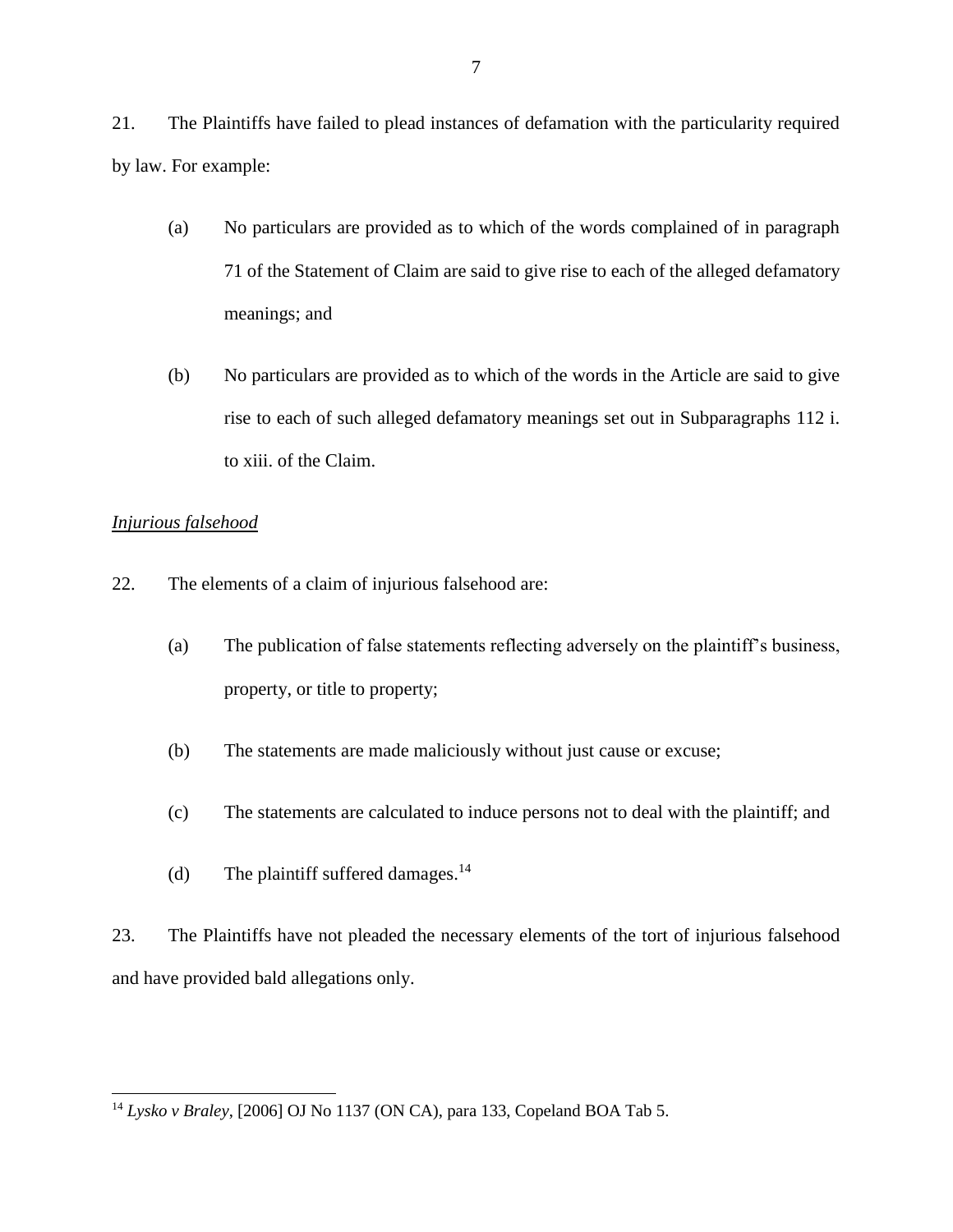#### *Tort of unlawful means*

l

24. The tort of intentional interference with economic relations, also known as the "unlawful means" tort, has a narrow scope. It is limited to three-party situations in which the defendant commits an unlawful act against a third party which intentionally causes economic harm to the plaintiff. To properly plead a claim for the unlawful means tort, a plaintiff must plead material facts that, if proven, would establish:

- (a) An intention by the defendant to injure the plaintiff;
- (b) The defendant's interference with the plaintiff's economic interests are by unlawful means;
- (c) The unlawful means are directed at a third party who has or would have an actionable civil claim against the defendant if it suffered a loss as a result; and
- (d) The defendant's conduct resulted in economic loss to the Plaintiff.<sup>15</sup>

25. The Plaintiffs have not pleaded the necessary elements of the tort of unlawful means. In particular, the Statement of Claim provides no particulars of how the words complained of "deceived third-party market participants" or how Copeland specifically "interfered with Callidus's and Catalyst's economic relations".

<sup>&</sup>lt;sup>15</sup> *The Vinyl Company Inc v Magnolia Windows and Doors, LLC*, 2018 ONSC 2561 at para 23, citing *Bram Enterprises Ltd v AI Enterprises Ltd*, 2014 SCC 12, Copeland BOA Tab 10.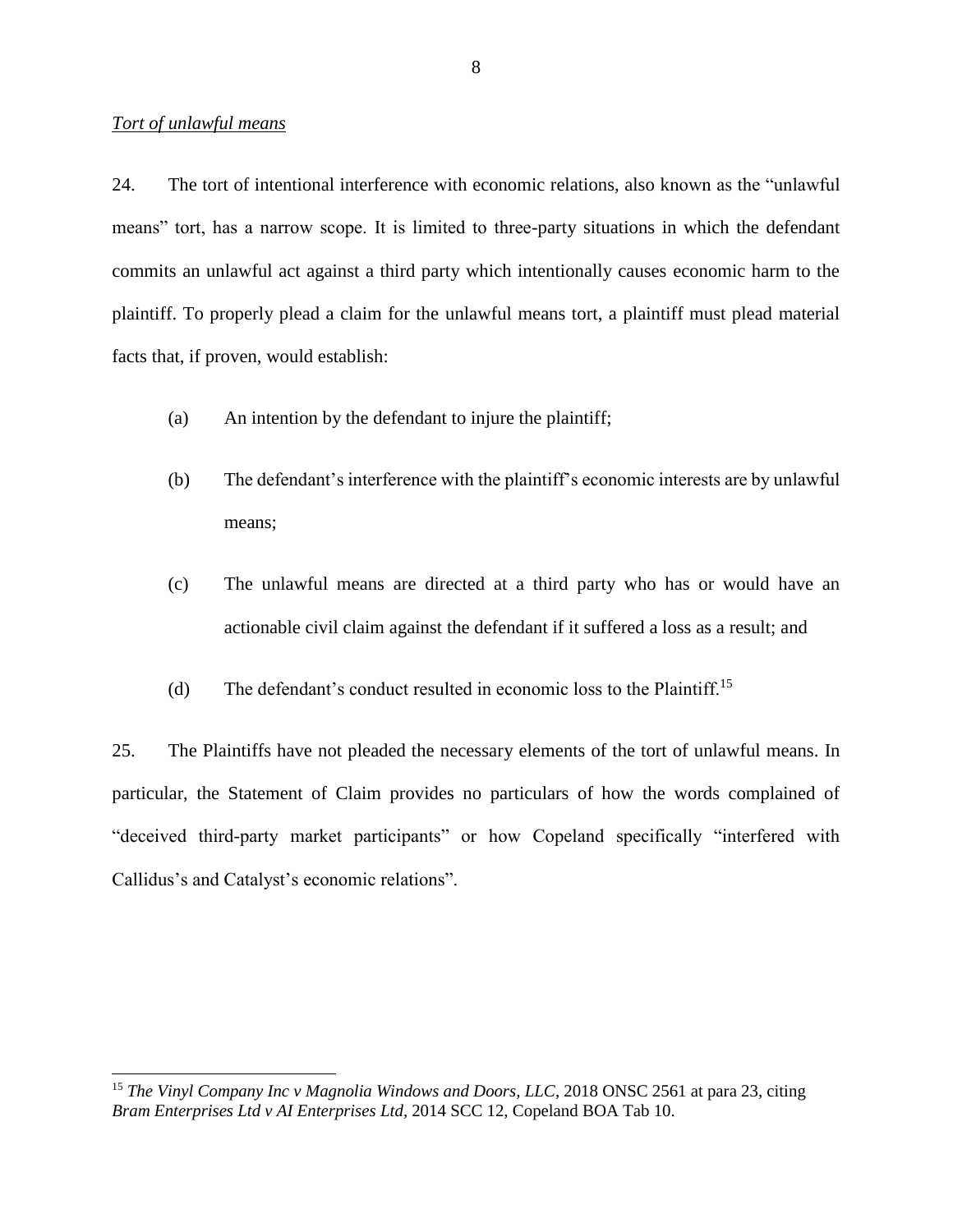#### *Civil conspiracy*

26. In *Aristocrat Restaurants Ltd v Ontario<sup>16</sup>* Epstein J. (as she was then) identified the elements of tortious conspiracy as follows:

- (a) An agreement between two or more persons to injure the plaintiff by specific acts;
- (b) The defendants acted in furtherance of the agreement;
- (c) The predominant purpose of the agreement was to injure the plaintiff (or the defendant's conduct was unlawful, directed toward the plaintiff, and the defendant knew or should have known that injury to the plaintiff was likely); and
- (d) The plaintiff was injured as a result of the conspiracy.

27. The Plaintiffs have not pleaded these necessary elements. In particular, the Claim fails to plead the requisite particulars of the cause of action in conspiracy as it relates to Copeland. There are no facts, circumstance or particulars from which a trier of fact would be able to infer that Copeland entered into an agreement with one or more the Defendants to injure the Plaintiffs, acted in furtherance of this agreement, "dominated and controlled the corporate entities" and "caused them to engage in the tortious and unlawful conduct", as described in the Claim. To the extent that the Plaintiffs' claim of conspiracy is premised on an alleged unlawful act of defamation, it is necessary to plead the defamation with particularity, as described above.

<sup>16</sup> [2003] OJ No 5331 (Ont SCJ) at para 39, Copeland BOA Tab 1.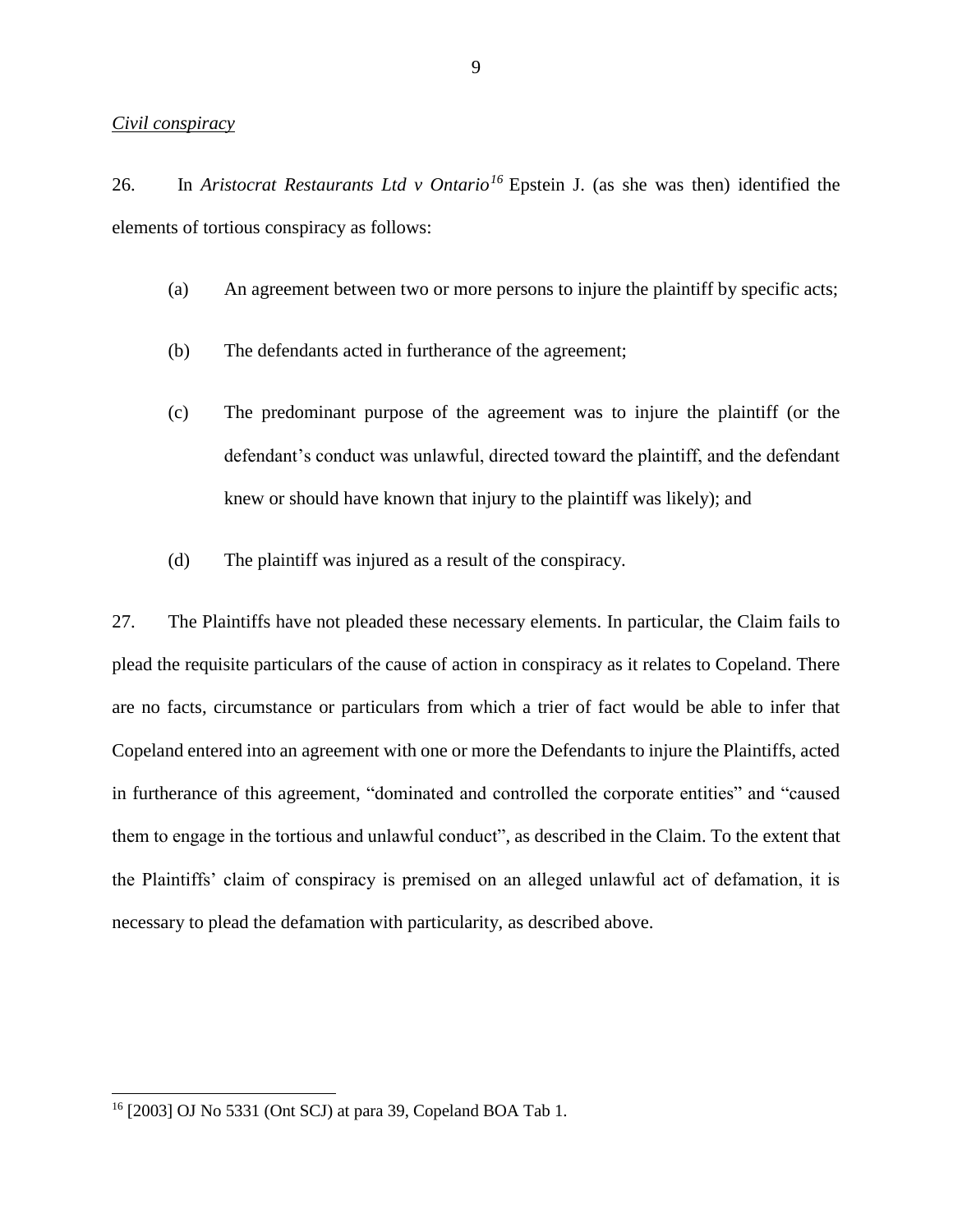#### *Unjust enrichment*

28. The test for unjust enrichment is well established in Canada. The cause of action requires three elements:

- (a) An enrichment of the defendant,
- (b) A corresponding deprivation of the plaintiff, and
- (c) An absence of juristic reason for the enrichment.<sup>17</sup>

29. The Plaintiffs have not pleaded the necessary elements of the tort of unjust enrichment. In particular, the Statement of Claim provides no particulars of how Copeland allegedly received a benefit from the alleged short selling scheme.

## <span id="page-15-0"></span>**PART IV - ORDER REQURESTED**

l

30. The Claim's flaws go to its very heart and affect the fundamental elements of the Claim and the causes of action pleaded. Accordingly, Copeland requests that this Honourable Court strike the entire Claim.

31. Copeland requests the costs of this motion as well as the costs of this action.

ALL OF WHICH IS RESPECTFULLY SUBMITTED this 27<sup>th</sup> day of June 2018. ffer P. Sax ICE BARRISTERS LLP

<sup>17</sup> *Garland v Consumers' Gas Co*, 2004 SCC 25 at para 30, Copeland BOA Tab 2.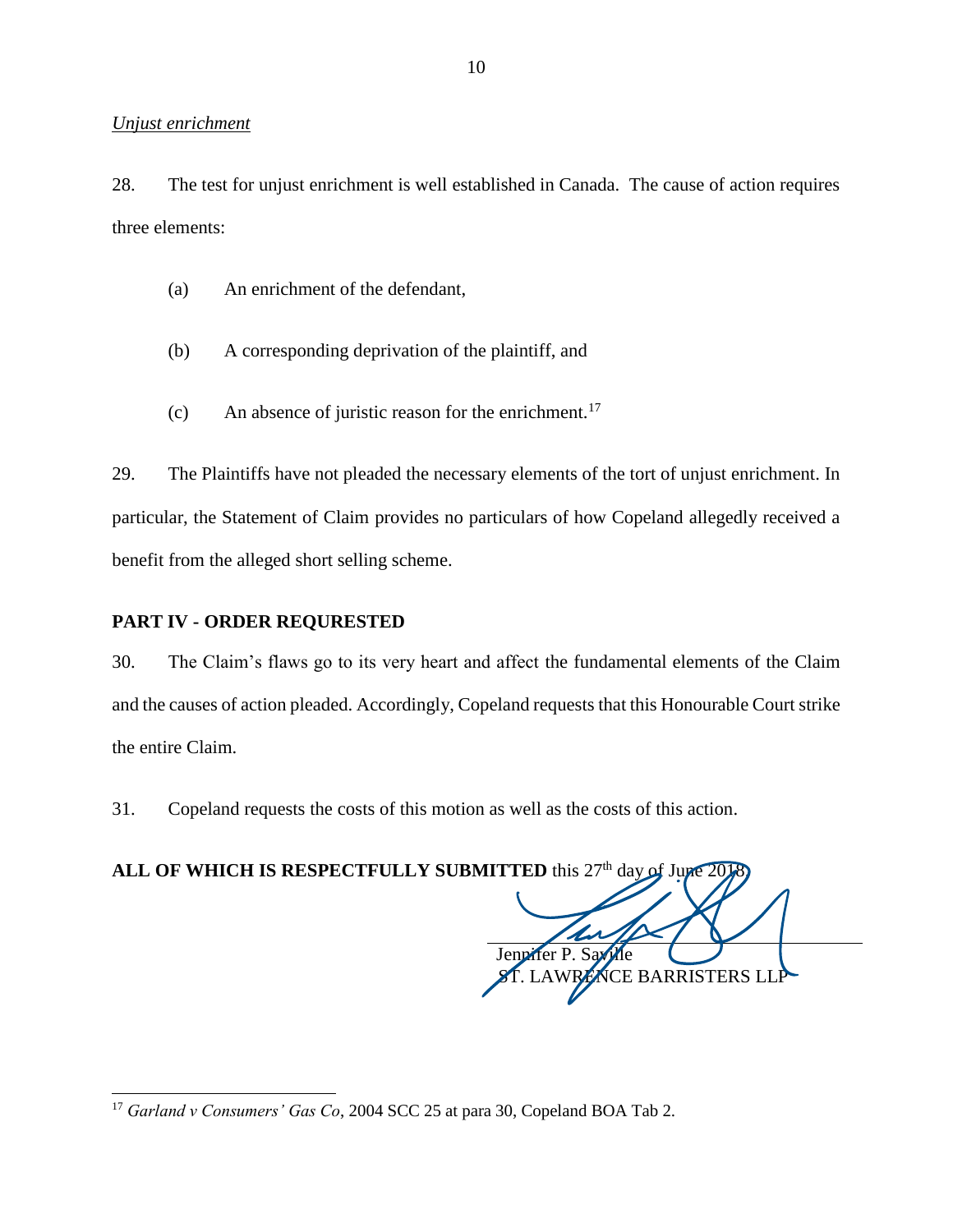#### **SCHEDULE "A"**

#### **LIST OF AUTHORITIES**

- 1. *Aristocrat Restaurants Ltd v Ontario,* [2003] OJ No 5331 (Ont SCJ).
- 2. *Garland v Consumers' Gas Co*, 2004 SCC 25.
- 3. *Grant v Canada (Attorney General)*, [2005] OJ No 3796 (Ont SCJ).
- 4. *Harris v GlaxoSmithKline Inc*, 2010 ONSC 2326; aff'd 2010 ONCA 872.
- 5. *Lysko v Braley*, [2006] OJ No 1137 (ON CA).
- 6. *Morris v Makos*, [2006] OJ No 2919 (Ont SCJ).
- 7. *Ontario v Satschko*, [2007] OJ No 4908 (Ont SCJ), aff'd 2009 ONCA 64.
- 8. *Parker v Pfizer Canada Inc*, 2011 ONSC 5169.
- 9. *Resolute Forest Products Inc et al v 2471256 Canada Inc*, 2014 ONSC 3996.
- 10. *The Vinyl Company Inc v Magnolia Windows and Doors, LLC*, 2018 ONSC 2561.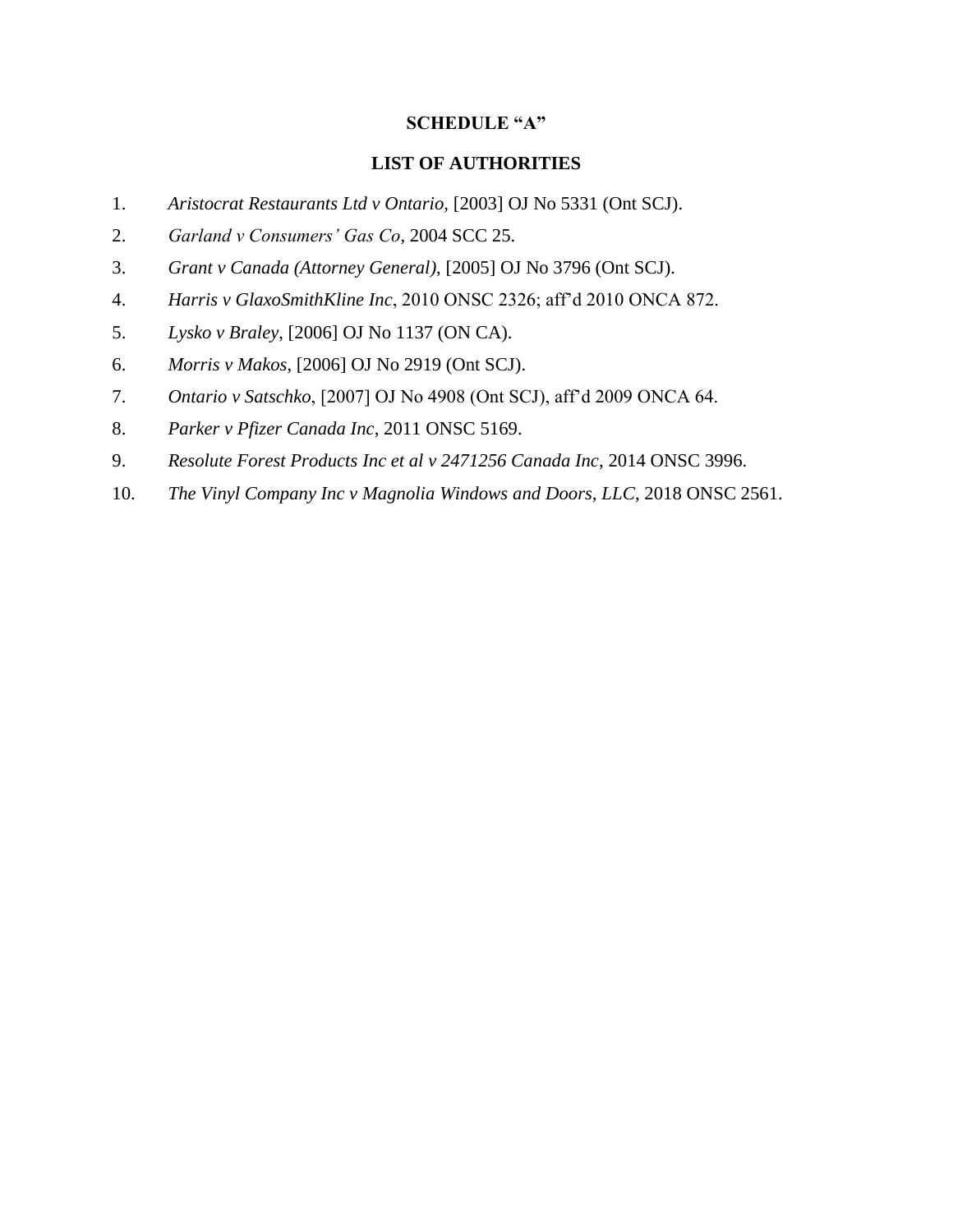#### **SCHEDULE "B"**

#### **TEXT OF STATUTES, REGULATIONS & BY - LAWS**

Rules of Civil Procedure

#### **WHERE AVAILABLE**

#### *To Any Party on a Question of Law*

**21**.01 (1) A party may move before a judge,

- (a) for the determination, before trial, of a question of law raised by a pleading in an action where the determination of the question may dispose of all or part of the action, substantially shorten the trial or result in a substantial saving of costs; or
- (b) to strike out a pleading on the ground that it discloses no reasonable cause of action or defence,

and the judge may make an order or grant judgment accordingly. R.R.O. 1990, Reg. 194, r. 21.01 (1).

(2) No evidence is admissible on a motion,

- (a) under clause (1) (a), except with leave of a judge or on consent of the parties;
- (b) under clause (1) (b). R.R.O. 1990, Reg. 194, r. 21.01 (2).

#### *To Defendant*

(3) A defendant may move before a judge to have an action stayed or dismissed on the ground that,

#### **Jurisdiction**

(a) the court has no jurisdiction over the subject matter of the action;

#### **Capacity**

(b) the plaintiff is without legal capacity to commence or continue the action or the defendant does not have the legal capacity to be sued;

#### **Another Proceeding Pending**

(c) another proceeding is pending in Ontario or another jurisdiction between the same parties in respect of the same subject matter; or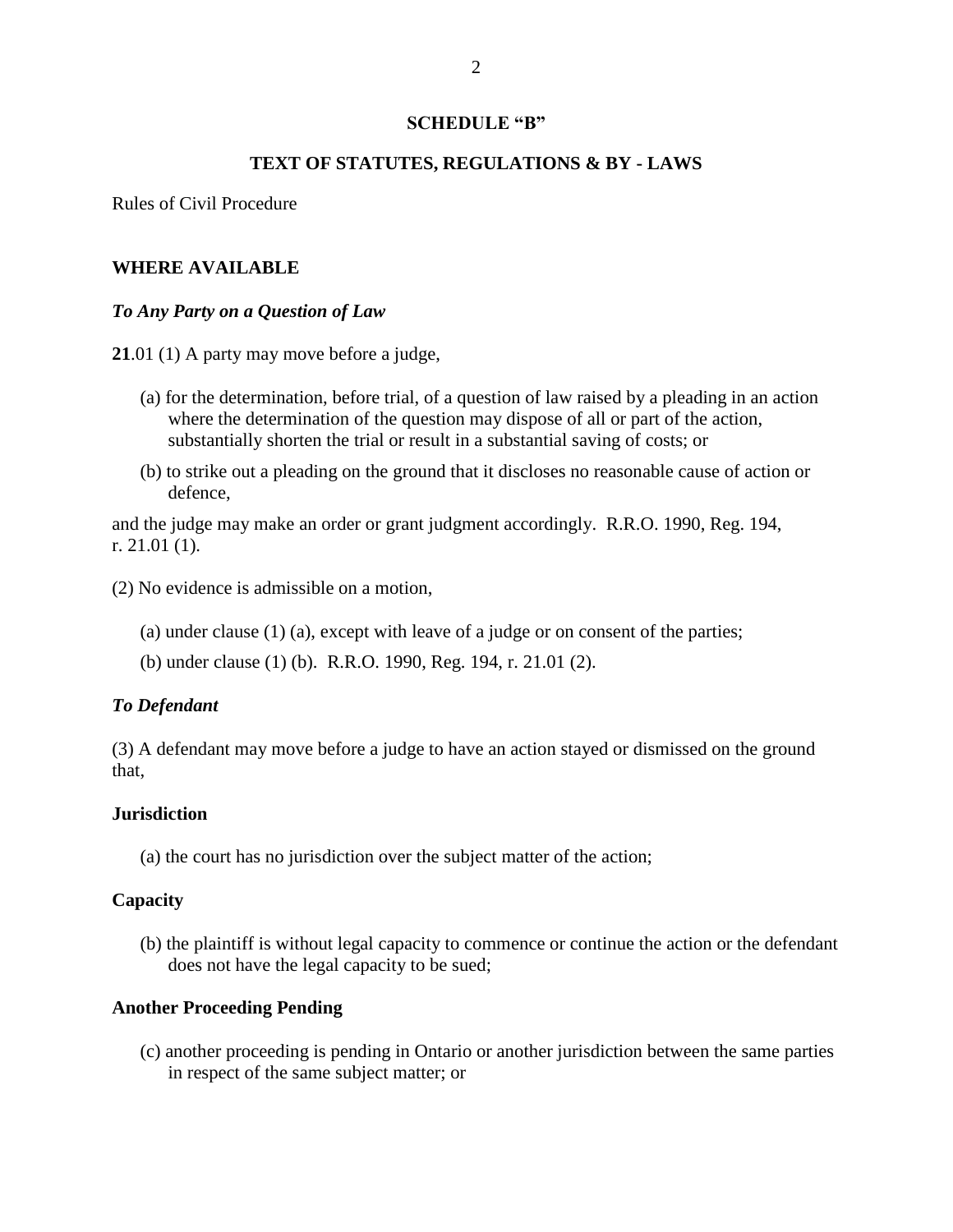## **Action Frivolous, Vexatious or Abuse of Process**

(d) the action is frivolous or vexatious or is otherwise an abuse of the process of the court,

and the judge may make an order or grant judgment accordingly. R.R.O. 1990, Reg. 194, r. 21.01 (3).

## **MOTION TO BE MADE PROMPTLY**

**21**.02 A motion under rule 21.01 shall be made promptly and a failure to do so may be taken into account by the court in awarding costs. R.R.O. 1990, Reg. 194, r. 21.02.

## **FACTUMS REQUIRED**

**21**.03 (1) On a motion under rule 21.01, each party shall serve on every other party to the motion a factum consisting of a concise argument stating the facts and law relied on by the party. O. Reg. 14/04, s. 15.

(2) The moving party's factum shall be served and filed with proof of service in the court office where the motion is to be heard at least seven days before the hearing. O. Reg. 394/09, s. 5.

(3) The responding party's factum shall be served and filed with proof of service in the court office where the motion is to be heard at least four days before the hearing. O. Reg. 394/09, s. 5.

## **RULES OF PLEADING — APPLICABLE TO ALL PLEADINGS**

## *Material Facts*

**25**.06 (1) Every pleading shall contain a concise statement of the material facts on which the party relies for the claim or defence, but not the evidence by which those facts are to be proved. R.R.O. 1990, Reg. 194, r. 25.06 (1).

## *Pleading Law*

(2) A party may raise any point of law in a pleading, but conclusions of law may be pleaded only if the material facts supporting them are pleaded. R.R.O. 1990, Reg. 194, r. 25.06 (2).

## *Condition Precedent*

(3) Allegations of the performance or occurrence of all conditions precedent to the assertion of a claim or defence of a party are implied in the party's pleading and need not be set out, and an opposite party who intends to contest the performance or occurrence of a condition precedent shall specify in the opposite party's pleading the condition and its non-performance or nonoccurrence. R.R.O. 1990, Reg. 194, r. 25.06 (3).

## *Inconsistent Pleading*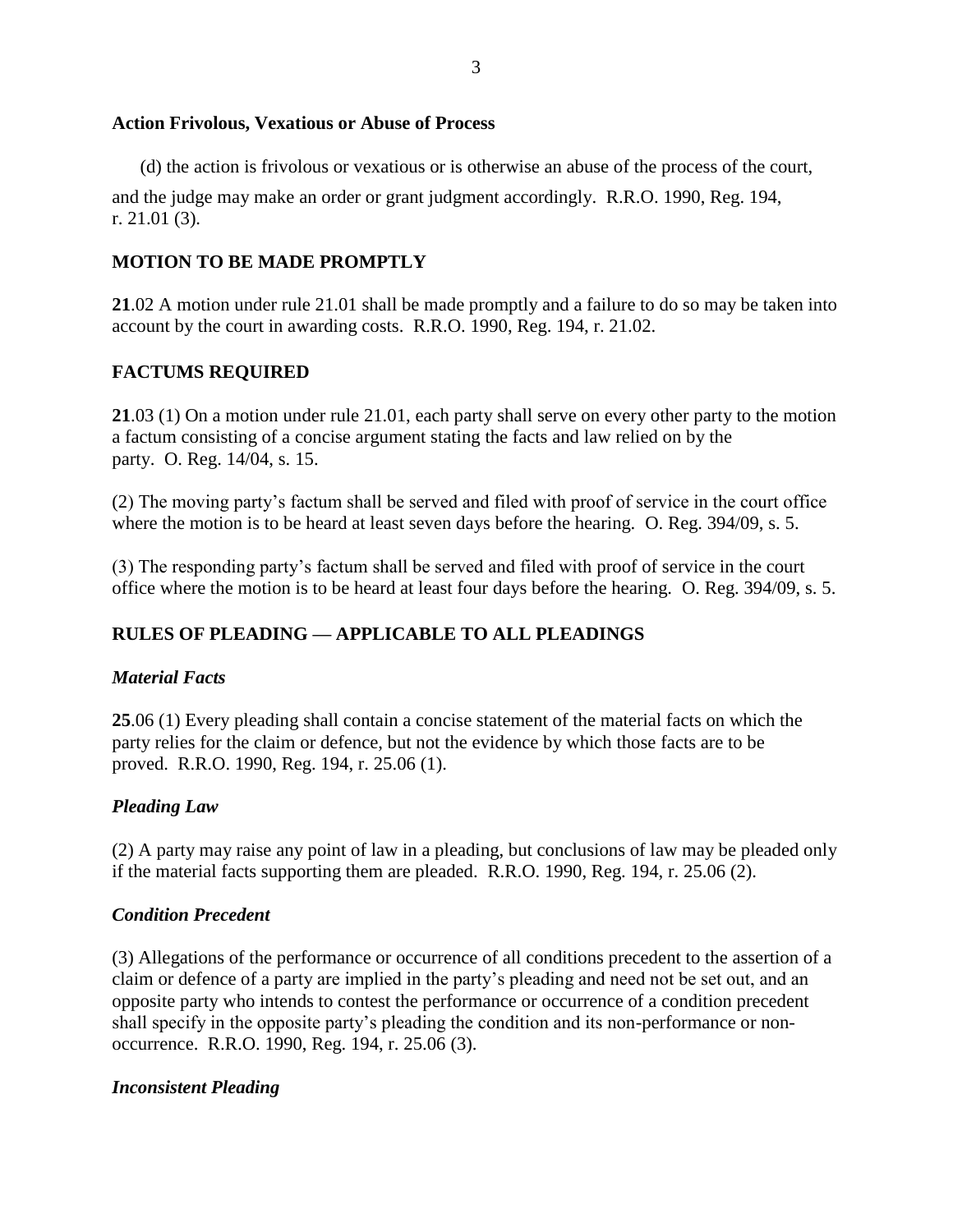(4) A party may make inconsistent allegations in a pleading where the pleading makes it clear that they are being pleaded in the alternative. R.R.O. 1990, Reg. 194, r. 25.06 (4).

(5) An allegation that is inconsistent with an allegation made in a party's previous pleading or that raises a new ground of claim shall not be made in a subsequent pleading but by way of amendment to the previous pleading. R.R.O. 1990, Reg. 194, r. 25.06 (5).

## *Notice*

(6) Where notice to a person is alleged, it is sufficient to allege notice as a fact unless the form or a precise term of the notice is material. R.R.O. 1990, Reg. 194, r. 25.06 (6).

## *Documents or Conversations*

(7) The effect of a document or the purport of a conversation, if material, shall be pleaded as briefly as possible, but the precise words of the document or conversation need not be pleaded unless those words are themselves material. R.R.O. 1990, Reg. 194, r. 25.06 (7).

## *Nature of Act or Condition of Mind*

(8) Where fraud, misrepresentation, breach of trust, malice or intent is alleged, the pleading shall contain full particulars, but knowledge may be alleged as a fact without pleading the circumstances from which it is to be inferred. O. Reg. 61/96, s. 1.

## *Claim for Relief*

(9) Where a pleading contains a claim for relief, the nature of the relief claimed shall be specified and, where damages are claimed,

- (a) the amount claimed for each claimant in respect of each claim shall be stated; and
- (b) the amounts and particulars of special damages need only be pleaded to the extent that they are known at the date of the pleading, but notice of any further amounts and particulars shall be delivered forthwith after they become known and, in any event, not less than ten days before trial. R.R.O. 1990, Reg. 194, r. 25.06 (9).

## **STRIKING OUT A PLEADING OR OTHER DOCUMENT**

**25**.11 The court may strike out or expunge all or part of a pleading or other document, with or without leave to amend, on the ground that the pleading or other document,

- (a) may prejudice or delay the fair trial of the action;
- (b) is scandalous, frivolous or vexatious; or
- (c) is an abuse of the process of the court. R.R.O. 1990, Reg. 194, r. 25.11.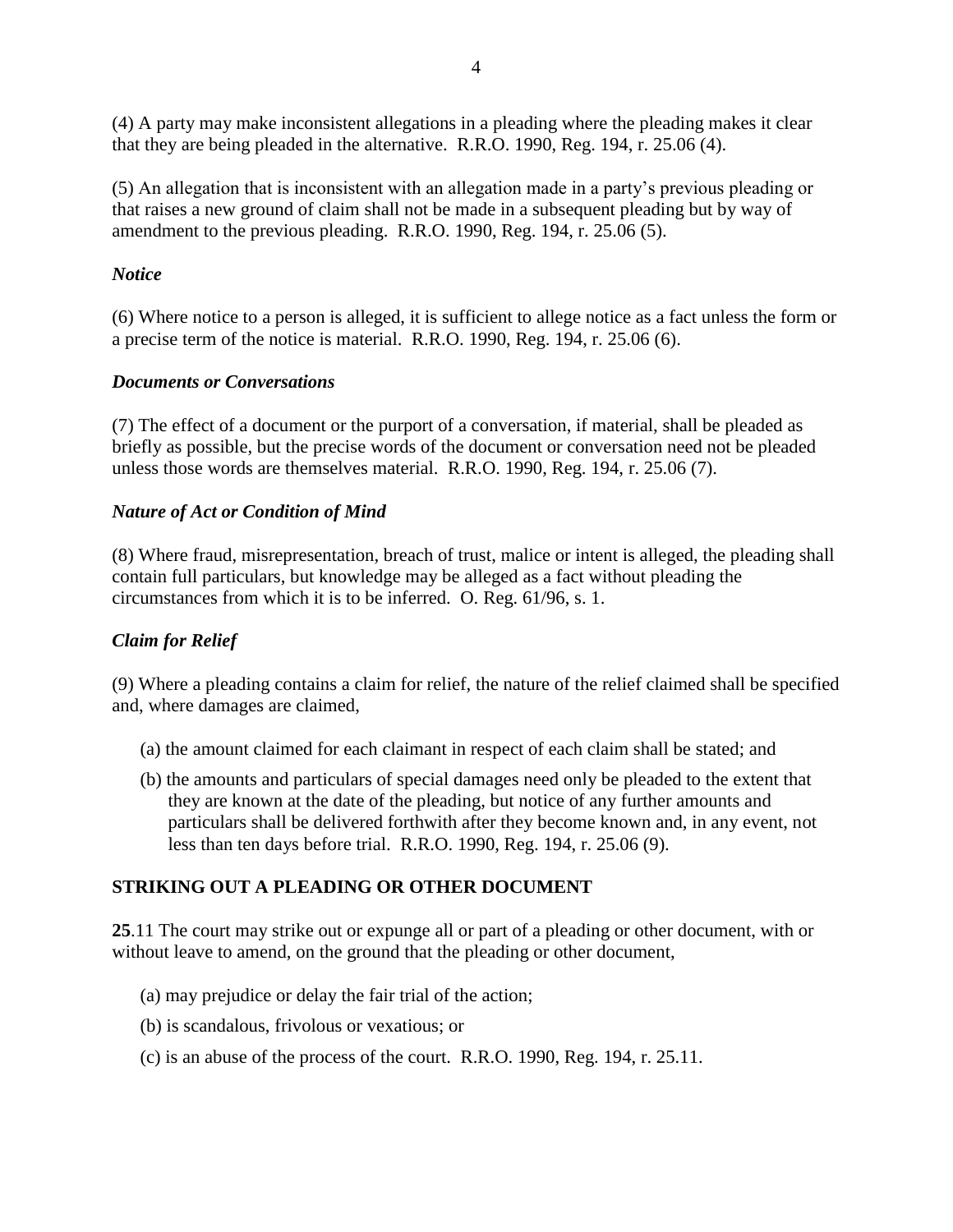**57**.01 (1) In exercising its discretion under section 131 of the *Courts of Justice Act* to award costs, the court may consider, in addition to the result in the proceeding and any offer to settle or to contribute made in writing,

- (0.a) the principle of indemnity, including, where applicable, the experience of the lawyer for the party entitled to the costs as well as the rates charged and the hours spent by that lawyer;
- (0.b) the amount of costs that an unsuccessful party could reasonably expect to pay in relation to the step in the proceeding for which costs are being fixed;
- (a) the amount claimed and the amount recovered in the proceeding;
- (b) the apportionment of liability;
- (c) the complexity of the proceeding;
- (d) the importance of the issues;
- (e) the conduct of any party that tended to shorten or to lengthen unnecessarily the duration of the proceeding;
- (f) whether any step in the proceeding was,
	- (i) improper, vexatious or unnecessary, or
	- (ii) taken through negligence, mistake or excessive caution;
- (g) a party's denial of or refusal to admit anything that should have been admitted;
- (h) whether it is appropriate to award any costs or more than one set of costs where a party,
	- (i) commenced separate proceedings for claims that should have been made in one proceeding, or
	- (ii) in defending a proceeding separated unnecessarily from another party in the same interest or defended by a different lawyer; and
- (i) any other matter relevant to the question of costs. R.R.O. 1990, Reg.  $194$ , r.  $57.01$  (1); O. Reg. 627/98, s. 6; O. Reg. 42/05, s. 4 (1); O. Reg. 575/07, s. 1.

### **COSTS OF A MOTION**

#### *Contested Motion*

**57**.03 (1) On the hearing of a contested motion, unless the court is satisfied that a different order would be more just, the court shall,

- (a) fix the costs of the motion and order them to be paid within 30 days; or
- (b) in an exceptional case, refer the costs of the motion for assessment under Rule 58 and order them to be paid within 30 days after assessment. O. Reg. 284/01, s. 16.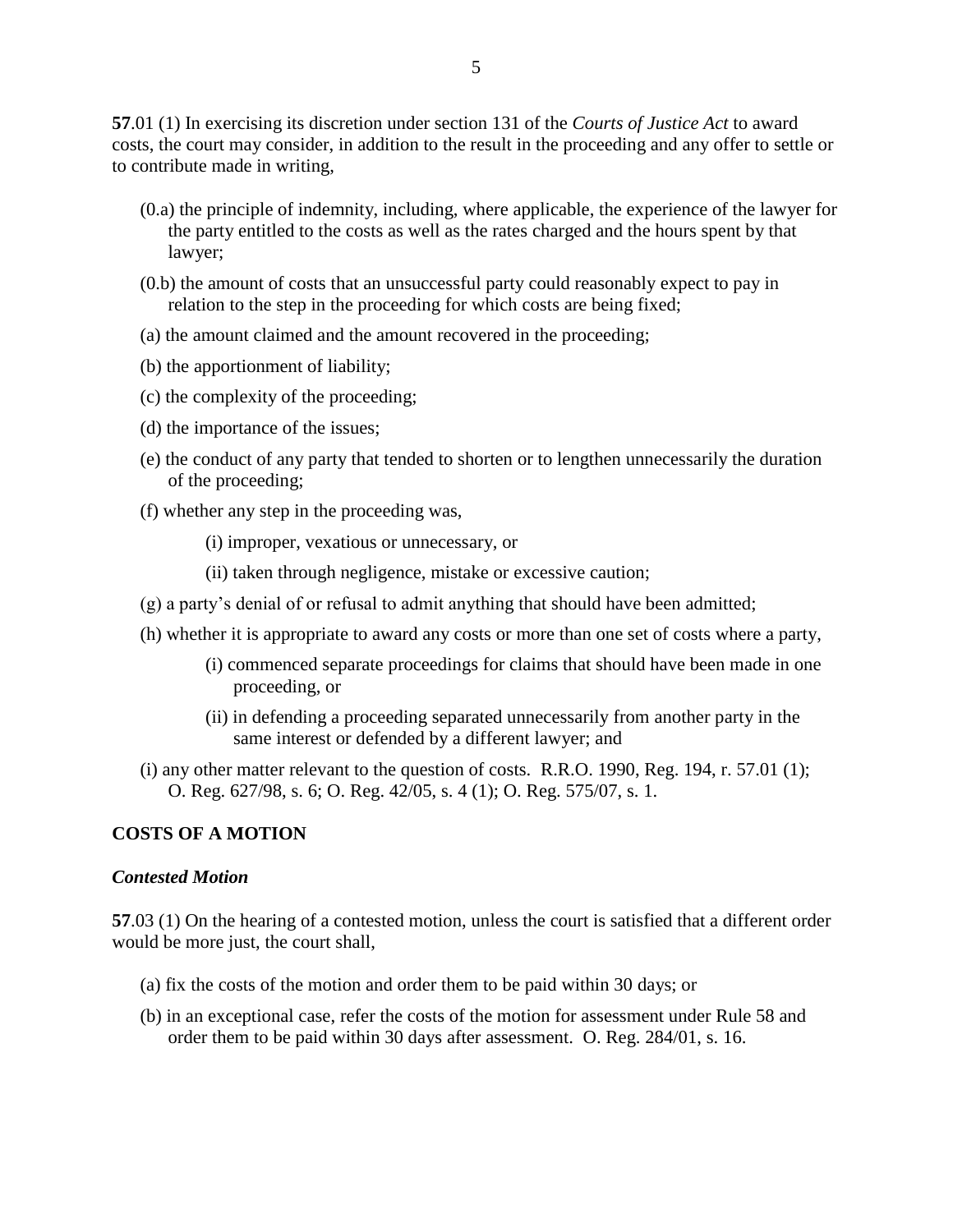(2) Where a party fails to pay the costs of a motion as required under subrule (1), the court may dismiss or stay the party's proceeding, strike out the party's defence or make such other order as is just. R.R.O. 1990, Reg. 194, r. 57.03 (2).